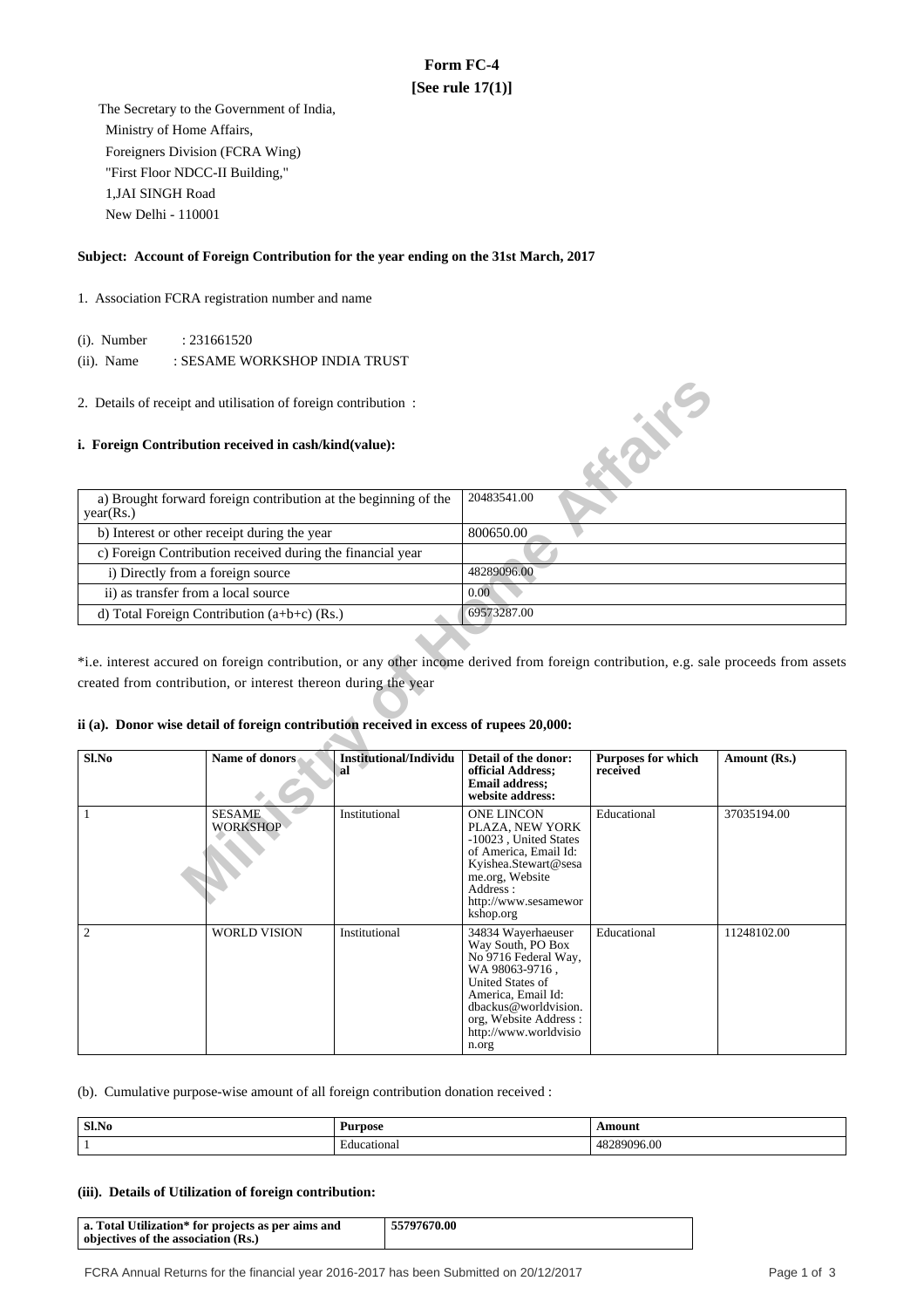| b. Total Administrative Exprenses as provided in Rule<br>  5, FCRA 2011 (Rs.) | 1230392.00  |
|-------------------------------------------------------------------------------|-------------|
| $\vert$ c. Total invested in term deposits $(Rs.)$                            | 3012613.00  |
| Total Purchase of fresh assets (Rs.)                                          | 325660.00   |
| Total utilization in the year(Rs.) $(a+b+c+d)$                                | 57353722.00 |

\* It is affirmed that the utilisation of foreign contribution is not in contravention of the provisions contained in proviso to Sction 9(e) and Section 12(4)(f) of the Act which states that the acceptance of foreign contribution is not likely to affect prejudically.

(A) the soverignty and integrity of india; or.

(B) the security, strategic, scientific or echnomic interest of the state; or

(C) the public interest; or

(D) freedom or fairness of election to any legistature; or

| Sl.No | <b>Name of Bank</b> | <b>Branch Address With</b><br>pincode)                                         | <b>IFSC Code</b> | <b>Account No</b> |
|-------|---------------------|--------------------------------------------------------------------------------|------------------|-------------------|
|       | <b>HDFC Bank</b>    | Panchshila Park Branch, S.<br>355. Panchshila Park, New<br>Delhi, Delhi, Delhi | HDFC0000248      | XXXXXXXXXX0053    |

| (E) friendly relations with any foreign state; or                                                                             |                                                                                                                         |                                                                                                       |                  |                   |  |  |
|-------------------------------------------------------------------------------------------------------------------------------|-------------------------------------------------------------------------------------------------------------------------|-------------------------------------------------------------------------------------------------------|------------------|-------------------|--|--|
|                                                                                                                               |                                                                                                                         | (F) harmony between religious, racial, social, lingusitic or religional groups, castes or communities |                  |                   |  |  |
| iv. Balance of unutilized foreign contribution, in<br>cash/bank, at the end of the year(Rs.):                                 |                                                                                                                         | 9206952.00                                                                                            |                  |                   |  |  |
| v. Total number of foreigner working (salaried/in<br>honorary capacity.                                                       |                                                                                                                         | 0.00                                                                                                  |                  |                   |  |  |
|                                                                                                                               | 3. (a) Details of designated Fc bank account for receipt of Foreign Contribution (As on 31st March of the year ending): |                                                                                                       |                  |                   |  |  |
| Sl.No                                                                                                                         | <b>Name of Bank</b>                                                                                                     | <b>Branch Address</b> (With<br>pincode)                                                               | <b>IFSC Code</b> | <b>Account No</b> |  |  |
| $\mathbf{1}$                                                                                                                  | <b>HDFC</b> Bank                                                                                                        | Panchshila Park Branch, S.<br>355, PanchshiIa Park, New<br>Delhi, Delhi, Delhi                        | HDFC0000248      | XXXXXXXXXX0053    |  |  |
| 3. (b) Details of all utilization bank accounts for utilization of Foregin Contribution (As on 31st March of the year ending) |                                                                                                                         |                                                                                                       |                  |                   |  |  |
| Sl.No                                                                                                                         | <b>Name of Bank</b>                                                                                                     | <b>Branch Address</b> (With<br>pincode)                                                               | <b>IFSC Code</b> | <b>Account No</b> |  |  |
| 1                                                                                                                             | <b>HDFC</b> Bank                                                                                                        | Panchshila Park, S-355,<br>Panchshila Park, New Delhi,<br>Delhi, Delhi                                | HDFC0000248      | XXXXXXXXXX0053    |  |  |
|                                                                                                                               |                                                                                                                         |                                                                                                       |                  |                   |  |  |
|                                                                                                                               |                                                                                                                         | <b>Declaration</b>                                                                                    |                  |                   |  |  |

 **I hereby declare that the above particulars furnished by me are true and correct**

**I also affirm that the receipt of foreign contribution and its utilization have not been violative of any of the provisions of the Foreign Contribution (Regulation) Act, 2010, rules, notifications/ orders issued there under from time to time and the foreign contribution was utilized for the purpose(s) for which the association was granted registration/ prior permission by the Central Government.**

Signature of the Cheif Functionary